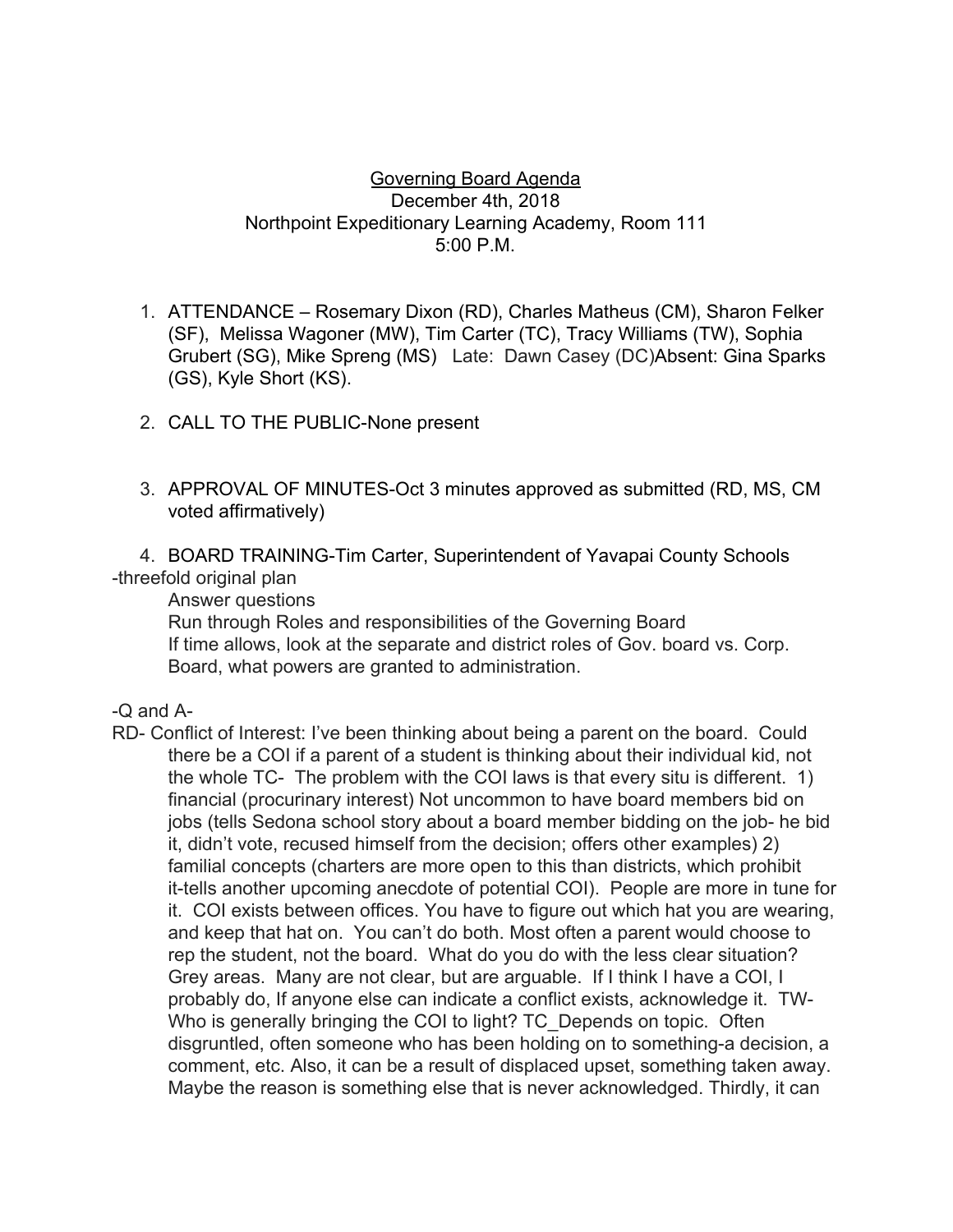be a personality conflict-don't vote against me, don't cross me. The person who knew about a conflict and didn't bring it up, wishes they had. The burden is always on the individual concerning COI. Point of Order-can be used to give clarity on the record of COIs. Always better to recuse rather than mess with it.

MW-Why do you think that staff should not be on a gov board with non voting status? TC-anecdote about student on board. Clarity between 1) does the person have a constitutional authority 2) what responsibility do they have? Recusal is bigger than not voting. May need a new name-not board members, advisory members-ex-officio members, non voting members. MW: clarify the title, what we are called.

TW: Don't you think that small schools are susceptible to board issues?

TC: 5 of the last boards he's filled has had no candidates. Charters have always been susceptible to trouble in finding unrelated board members.

Reviewing Roles and responsibilities:

-Mission and Vision: where are we and when did we revise-

-'overall performance'-academic, social/cultural vibe, identity, general problems, trust the staff until we start to see lower enrollment numbers would trigger awareness of a problem; how do you define performance? Should we meet separately (teachers, students and board members) to define some of these things?

-policy setting (curriculum, budget, personnel, policy development, statutory agent) TC-I should be able to look at your policies and see who you are); most charters do not have well defined policies. How are you going to handle the recurring things? Same issue, different parent/student). Provides an ongoing systematic work, in development and revision.

CM-wants clarity on what policies we are talking about? Discipline, hiring, etc. Charters are super varied I what kind of policies exist.

TC-If you don't have a policy on the agenda, I question why. Gives directions to look up the categories (12) through ASRS. The charter point is to limit the restrictive nature, but there is a danger to the openness. Lots of clarity needed on policy. Do you even have them? Are they written? Suggests that we should look at our 'policy book'? Slow and steady sub categorizing.

Comparing districts to charters in terms of draft policies. Drafts written by ASBA are forwarded to the districts to revise or modify as they fit. Policies are drawn from the laws, have to start with ASRS. TW-asks if it is a summer project TC-It can be done that way, but is not the only way. You may want to ask Steve Highland (ASBA) to come and explain what he can offer to us, benefits, costs, etc. Every 5 year policies are reviewed. TW-How long does it take? TC-estimates 50-70 hours. Gives anecdotal support of how it plays out. TW- Can a Director to it and then have the board review it? TC-yes CM-I would like to make sure that the values are not being outweighed by policy. I've heard it's worse to put it in a drawer.